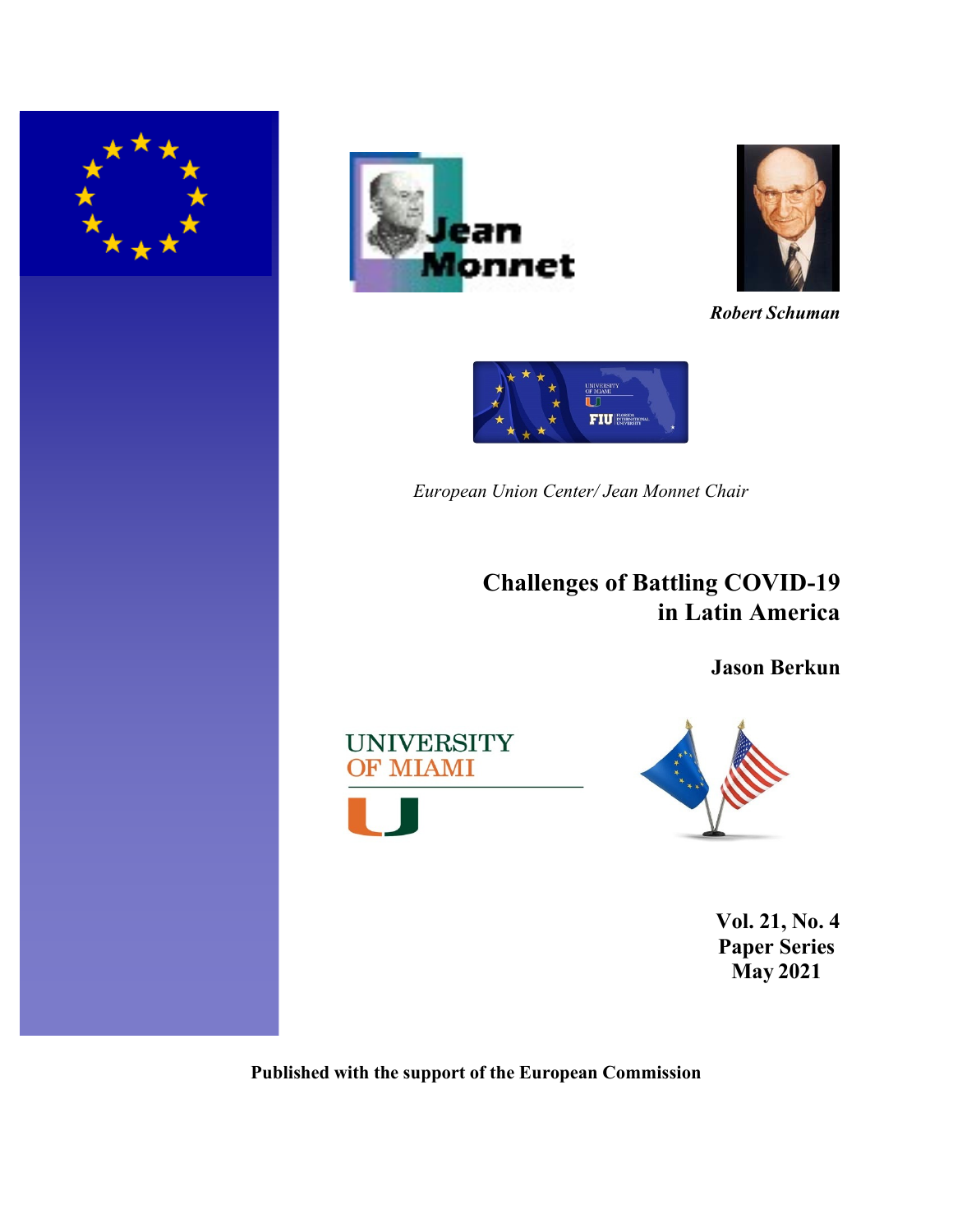## **The Jean Monnet/Robert Schuman Paper Series**

The Jean Monnet/Robert Schuman Paper Series is produced by the Jean Monnet Chair and the European Union Center of the University of Miami.

These monographic papers analyze ongoing developments within the European Union as well as recent trends which influence the EU's relationship with the rest of the world. Broad themes include, but are not limited to:

- $\triangleright$  The Lisbon Treaty
- $\triangleright$  The Euro zone crisis
- $\triangleright$  Immigration and cultural challenges
- $\triangleright$  Security threats and responses
- $\triangleright$  The EU's neighborhood policy
- $\triangleright$  The EU and Latin America
- $\triangleright$  The EU as a model and reference in the world
- $\triangleright$  Relations with the United States
- $\triangleright$  Consequences of Brexit

These topics form part of the pressing agenda of the EU and represent the multifaceted and complex nature of the European integration process. These papers also seek to highlight the internal and external dynamics which influence the workings of the EU and its relationship with the rest the world.

# *European Union Center*

## *Jean Monnet Chair Staff*

| University of Miami            | <b>Joaquín Roy Director</b>                |
|--------------------------------|--------------------------------------------|
| 1300 Campo Sano Building, 220C | <b>Beverly Barrett Associate Editor</b>    |
| Coral Gables, FL 33124-2231    | <b>Melanie Goergmaier Associate Editor</b> |
| Phone: 305-284-3266            | Maxime Larivé Research Associate           |
| Fax: (305) 284-4406            | María Lorca Research Associate             |
| Web: www.miami.edu/eucenter    |                                            |

*Florida International University* **Markus Thiel** (Director, FIU)

# *International Jean Monnet Editorial Advisors:*

**Philippe de Lombaerde**, UNU/CRIS, Brugge, Belgium **Carlos Hakansson,** Universidad de Piura, Perú **Kurt Hübner**, University of British Columbia, Vancouver **Finn Laursen,** University of Southern Denmark **John McCormick,** Indiana University, Purdue **Félix Peña**, Universidad Nacional de Tres de Febrero, Buenos Aires, Argentina **Beatriz Pérez de las Heras**, Universidad de Deusto, Bilbao **Manuel Porto**, University of Coimbra, Portugal **Lorena Ruano**, CIDE, Mexico **Eric Tremolada**, Universidad del Externado de Colombia, Bogotá, Colombia **Roberto Domínguez**, Suffolk University, Boston **Francesc Granell**, University of Barcelona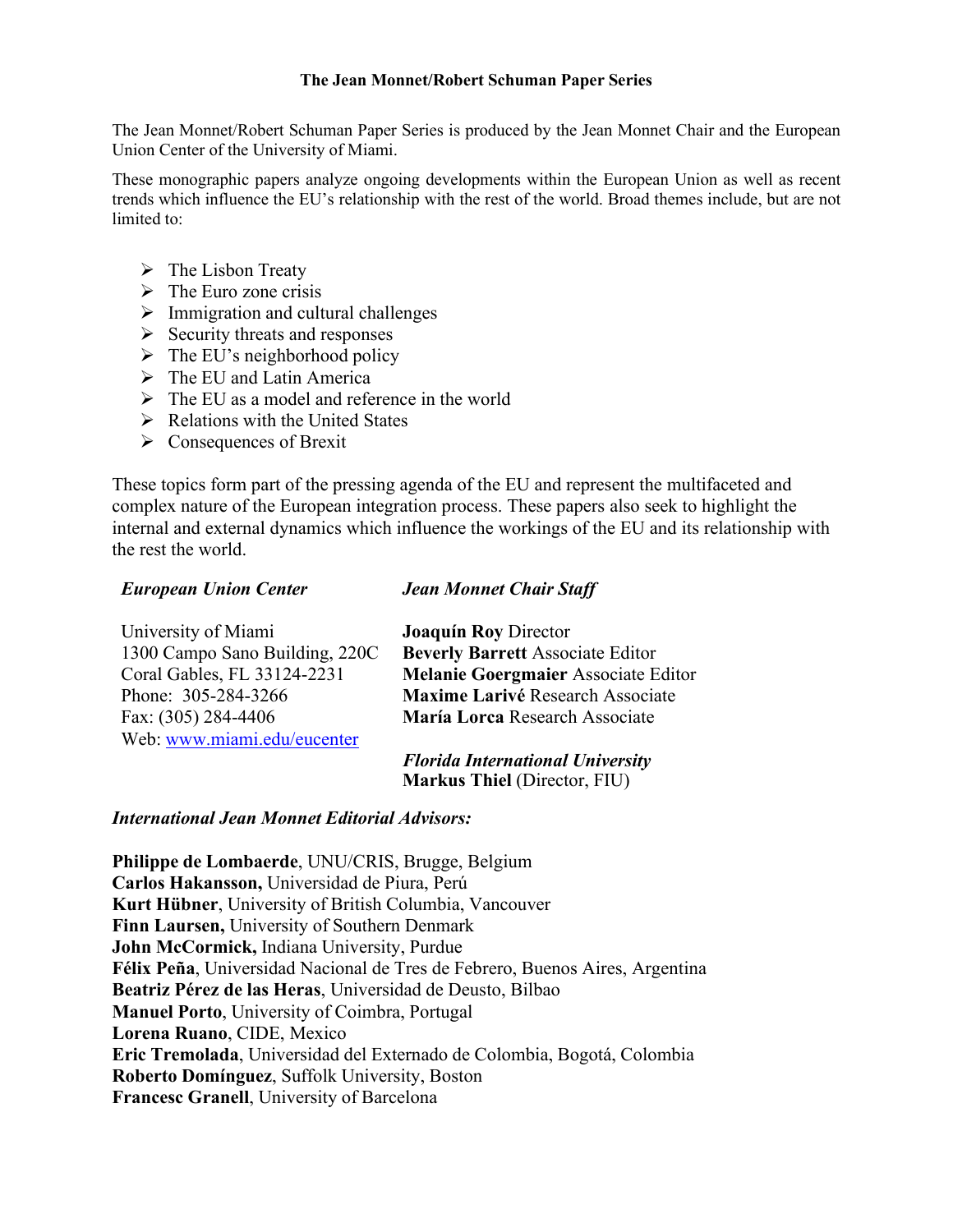# **Challenges of Battling COVID-19 in Latin America**

Jason Berkun[1](#page-2-0)

*"Nothing is possible without men; nothing is lasting without institutions." - Jean Monnet, 1979*

#### **Abstract**

COVID-19 has upended the trajectory of world affairs to levels unseen since the outbreak of the influenza pandemic between 1918-1920. As of May 7, 2021, there have been over 152,000,000 reported cases and over 3,[2](#page-2-1)00,000 deaths worldwide.<sup>2</sup> Latin America, in particular, has been hit quite hard. Despite comprising of about 8% of the global population, it represents about 20% of cases and 28% of deaths.[3](#page-2-2) Countries comparable in political and economic status, such as in Africa and Asia, have been spared from the devastation and exertion it has strained on Latin America, except very recently in select regions. This paper will provide an overview of COVID-19 development in Latin America and investigate three important political-economic factors that have contributed to the proliferation of the virus: the ineffectual role of intergovernmental bodies, political gamesmanship at the expense of public health, and the inadequate deployment of resources towards healthcare. Each of these factors will help explain how Latin America's response to COVID-19 could not match the wrath of a highly infectious airborne virus. While hope is on the horizon that vaccines will be properly distributed, the same problems that aided the spread of COVID-19 set progress of returning back to normal farther away, and potentially gives birth to more evasive mutations of the virus. Time will be the ultimate test of Latin America's ability to move forward from this deadly pandemic.

*Keywords: COVID-19, Intergovernmental Institutions, Gamesmanship, Healthcare*

<span id="page-2-0"></span><sup>1</sup> Jason Berkun is a junior at the University of Miami, with majors in Political Science and Economics and a minor in Psychology. He has played an important role as the Political Director for the University of Miami College Democrats and as a senior organizing fellow at the Jewish Democratic Council of America. Jason had the opportunity to research fields of interest in relation to the EU and Latin America while an intern for the University of Miami's European Union Center. His primary interests are democracy, authoritarianism and the rule of law.

<span id="page-2-1"></span><sup>&</sup>lt;sup>2</sup> "COVID-19 Dashboard." John Hopkins University of Medicine, May 7, 2021.<br><sup>3</sup> "COVID-19 Observatory." University of Miami, May 7, 2021.

<span id="page-2-2"></span>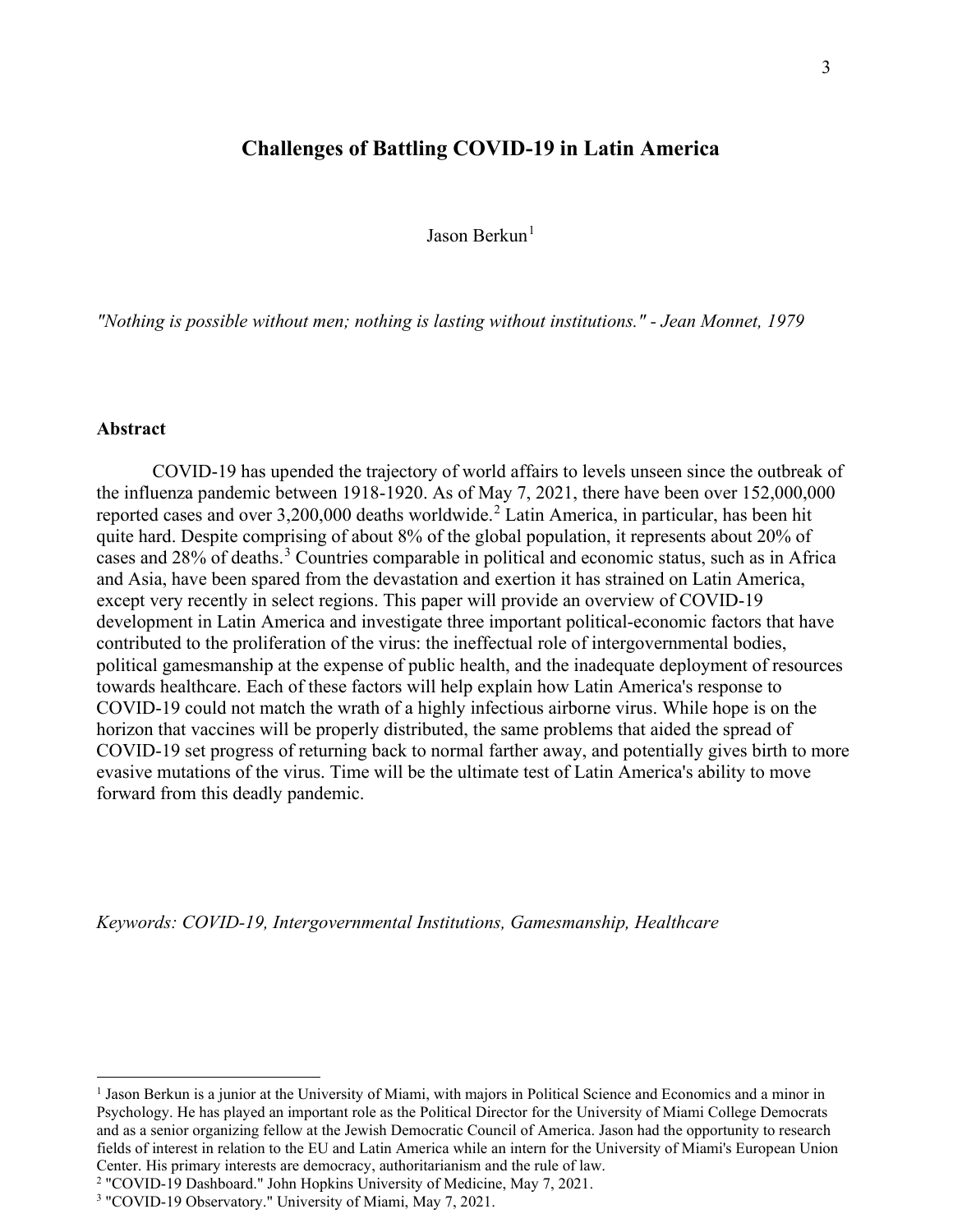#### **Course of Progression**

The first case of coronavirus was documented in Wuhan, China in 2019. It soon spread throughout East Asia and unknowingly travelled throughout the world. Along with the outbreak came the near shutdown of economic activity that could lead to higher transmission of the virus. The early warning signs of the devastation it brought came from Europe - cities overwhelmed by the number of sick individuals and a limited capacity to manage the consequences. For its part, Latin America had enough time to react to the developments from abroad and respond accordingly.

Three months after the first outbreak in China, coronavirus landed in São Paulo, Brazil on February 26, 2020. Over the next month, every country throughout the region shut down schools, limited travel, closed down non-essential businesses, and implemented a host of restrictions to control its own outbreak.<sup>[4](#page-3-0)</sup> Never had it been before that the cogs of globalization stopped at such a pace that it threatened to backslide political and economic improvements of the past 50 years. Latin America had already suffered from high poverty rates, crime, poor healthcare, among an array of poor performance indicators. A pandemic was among the last things it could accommodate.

Cases soon sharply increased, however, not at the same size as compared to the United States or Europe. Brazil, Peru, Ecuador, Mexico and Chile received the brunt of new cases, although many countries struggled to get a proper testing and reporting regime to accurately assess the outbreak. This first wave marked stark contrasts to the policies and responses that would unfold throughout the coming year. Strict lockdowns, travel restrictions, and a shift towards remote work (although most work could not be accommodated) helped to reduce community transmission, but these policies were at the discretion of politicians, not scientists.

Out of concern that the economic fallout due to lockdown restrictions could slide the economy into a recession and stemming from a desire to return to a sense of "normalcy," some leaders prematurely removed restrictions to prevent the spread of COVID-19. Brazil and Mexico, two of the most populous and biggest economies in Latin America, sidelined public health guidelines and sought to advance their own political ambitions at the expense of science and even their own health (both Brazilian President Jair Bolsonaro and Mexican President Andrés Manuel López Obrador tested positive to COVID-19).<sup>[5](#page-3-1)</sup> As a result, major outbreaks in both countries quickly spread to the surrounding region.

By September of 2020, cases had already reached over 8 million.<sup>[6](#page-3-2)</sup> However, the months yet to come would outsize and undue any sort of progress that had been achieved in battling the spread of the virus. A new highly contagious and likely more dangerous variant of COVID-19 emerged in Brazil and within weeks contributed to outbreaks that had been unlike the size of any previously seen. Even countries that adopted strict measures and had advanced medical systems, such as Uruguay and Paraguay, failed to prevent a surge in new cases and deaths.<sup>[7](#page-3-3)</sup> Every vulnerability, from distrust to poverty to exhaustion, could not handle the undoing of the new variant.

As of May  $7<sup>th</sup>$ , Latin America has had over 25 million cases and 900,000 deaths.<sup>[8](#page-3-4)</sup> Governments continue to face fluctuations in caseloads and staunch resistance towards public health policies continuing to cripple their response. Their way out of the pandemic - vaccines - has been fraught with supply issues and allegations of favoritism. [9](#page-3-5) GDP has been crippled. It is estimated that Latin America's economy shrunk by more than 6% in 2020 and poverty has grown to levels unseen

<span id="page-3-0"></span><sup>4</sup> Østebø, Peder, and Vegard Bye. Report. Norwegian Institute of International Affairs (NUPI), 2020.

<span id="page-3-1"></span><sup>&</sup>lt;sup>5</sup> Østebø, Peder, and Vegard Bye. Report. Norwegian Institute of International Affairs (NUPI), 2020.<br><sup>6</sup> "COVID-19 Dashboard." John Hopkins University of Medicine, May 7, 2021.

<span id="page-3-2"></span>

<span id="page-3-3"></span><sup>&</sup>lt;sup>7</sup> Chauvin, Lucien, Anthony Faiola. "Brazil Has Become South America's Superspreader Event." The Washington Post. WP Company, April 6, 2021.<br><sup>8</sup> "COVID-19 Dashboard." John Hopkins University of Medicine, May 7, 2021.

<span id="page-3-5"></span><span id="page-3-4"></span><sup>&</sup>lt;sup>9</sup> Taj, Mitra, Anatoly Kurmanaev, Manuela Andreoni, and Daniel Politi. "'V.I.P. Immunization' for the Powerful and their Cronies Rattles South America." The New York Times. The New York Times, February 25, 2021.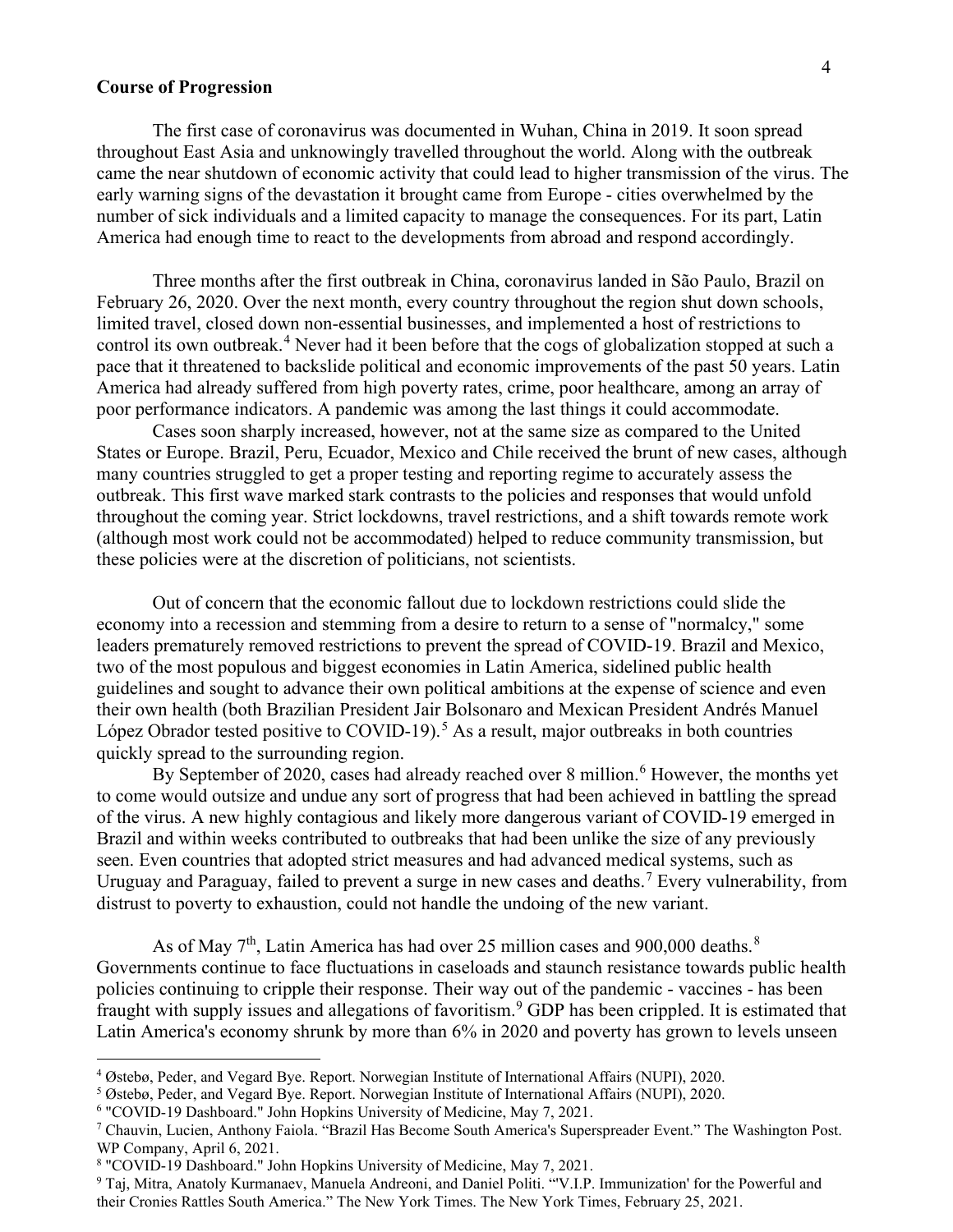since the 2008 Financial Crisis.<sup>[10](#page-4-0)</sup> Whether or not Latin America recovers from the pandemic is unclear and will remain an irreversible legacy of the 2020s.

#### **Ineffectual Role of Intergovernmental Bodies**

The response to COVID-19 in Latin America necessitated a coordinated effort to scale up surveillance capacities, strengthen laboratory testing, improve local healthcare capacity, and communicate the risks to their population.<sup>[11](#page-4-1)</sup> The movement of people in between borders cannot be prevented if neighboring countries do not agree on terms of entry/exit. The policies (or lack thereof) of one government can cause outbreaks in another, such as with Uruguay's outbreak in January of 2021 because of its open border with Brazil. That is why the failure of intergovernmental bodies to produce a coherent and collective response to COVID-19 created imminent danger to the livelihood of Latin America.

To the contrary, Latin America has a long regional tradition of health cooperation. The Pan-American Sanitary Bureau (PASB) was established in 1902 when a yellow fever epidemic spread across the Americas. Part of the bureau included the creation of the Pan American Health Organization (PAHO) as a means to cross cultural and sovereign boundaries in the name of international health.<sup>[12](#page-4-2)</sup> It would eventually integrate with the World Health Organization and become its regional branch for Latin America. As epidemics such as tuberculosis, dengue fever and Zika came and went, PAHO was integral in creating a coordinated effort to prevent future infections.

This tradition of transnational networks in public health was ultimately responsible for establishing the South American Council of Health (ISAGS) and the South American Institute of Government in Health (ISAGS) under the Union of South American Nations (UNASUR) that formed in 2008.<sup>[13](#page-4-3)</sup> Included in the new organization were five-year plans aimed at improving the healthcare system of its countries and assist in cooperation as needed. However, by 2019, UNASUR had been rendered useless with Brazil, Chile and Argentina leaving and creating a replacement called The Forum for the Progress and Development of South America. The new platform had almost no success in spearheading any health-related initiatives and was weakened to an even greater degree when President Bolsonaro withdrew from the organization in January of 2020.<sup>[14](#page-4-4)</sup>

The consequences of these decisions were put on full display during the pandemic. South American leaders did not engage in any joint initiatives beyond information sharing. There was no collaborative effort to engage in diagnosis, surveillance, control, prevention, research, or production of medical equipment. Because of this, vulnerabilities that affected poorer countries more than richer countries were illuminated distinctly without the help of each other. Many of them followed the isolationist practices of the Trump Administration and did not engage with other sovereign countries more than what was required or did not have the soft power to engage at all.

 This response was counterproductive and antithetical to how COVID-19 has been transmitted across the region and has undeniably led to a greater caseload that could have been avoided. In Latin America, there are over 48 shared borders totaling 17,000 kilometers in distance. Each crossing point creates opportunity for individuals to carry COVID-19 and abide by a different set of precautions that may contribute to more cases. Unlike in Europe and Africa, in which previous experience in containing contagious diseases has helped guide the response to COVID-19, no capable government has demonstrated a leadership position internationally.

<span id="page-4-0"></span><sup>10</sup> Cottani, Joaquín. "The Effects of Covid-19 on Latin America's Economy." The Effects of Covid-19 on Latin America's Economy | Center for Strategic and International Studies, November 18, 2020.

<span id="page-4-1"></span><sup>&</sup>lt;sup>11</sup> Esteves, Paulo. Report. South African Institute of International Affairs, 2020.

<span id="page-4-2"></span><sup>&</sup>lt;sup>12</sup> Esteves, Paulo. Report. South African Institute of International Affairs, 2020.

<span id="page-4-4"></span><span id="page-4-3"></span><sup>&</sup>lt;sup>13</sup> Esteves, Paulo. Report. South African Institute of International Affairs, 2020.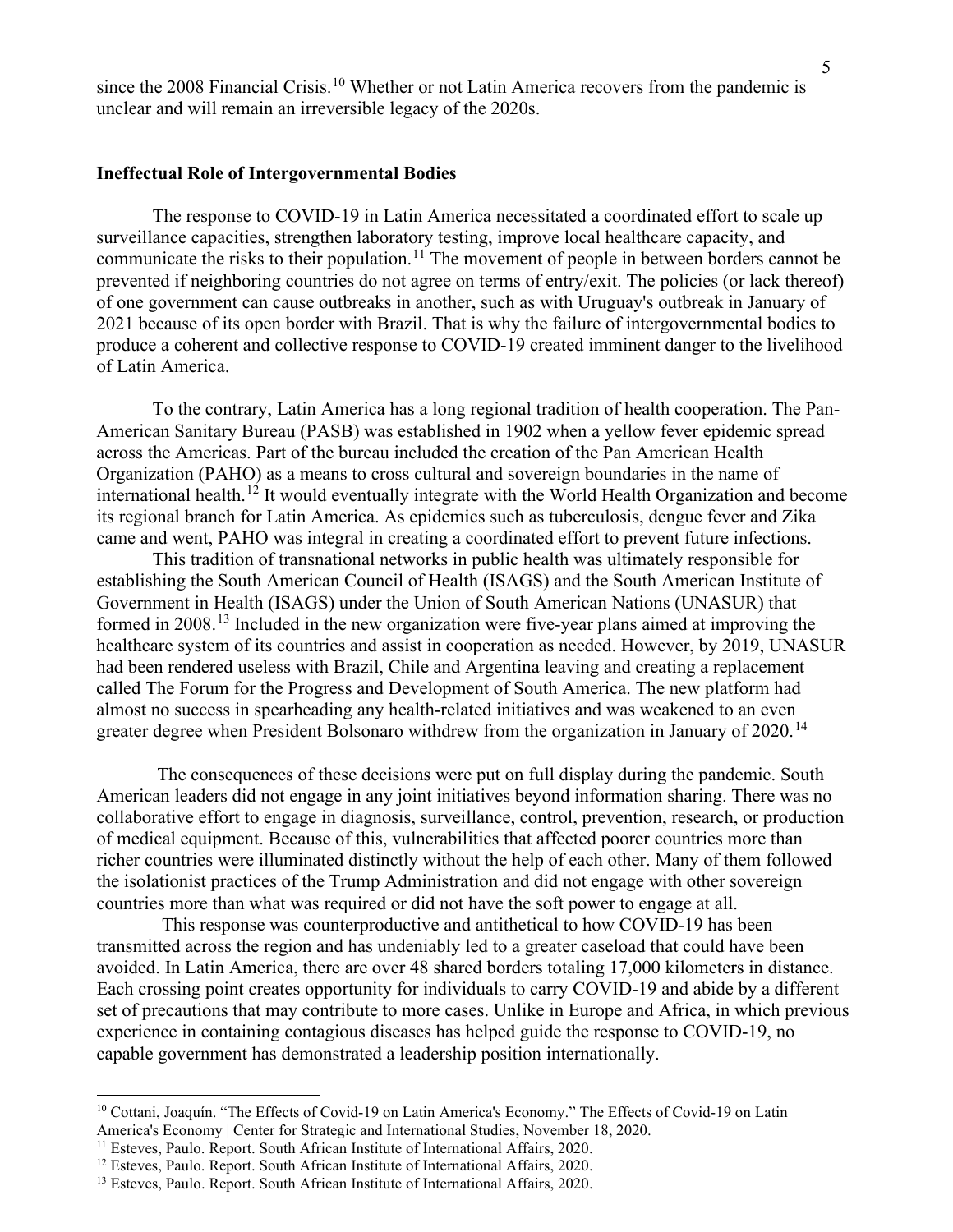Although it is difficult to pinpoint exactly why countries in Latin America would not want to collaborate on a coordinated effort given that doing so can alleviate the economic and human burden, it is likely that the political differences prevented any significant effort to do so. Whereas almost every Latin American country imposed swift and stringent lockdowns and precautions to prevent the spread of COVID-19, Brazil and Mexico imposed lackluster measures. The leverage that these two countries exert on the region are immense and collective effort cannot be sustained without their commitment. That is part of the reason why these intergovernmental bodies were ineffective at dealing with cross-border collaboration.

## **Political Gamesmanship**

Two of the most notable exceptions to the science-based public health policies in Latin America are those that have the greatest capacity to lead by example. Leaders of both Brazil and Mexico have consistently minimized the threat posed by the virus and have undermined their country's ability to respond to crisis. On a federal level, governance of the spread and prevention is abysmal and downright contrary to the necessitates of the situation. Limited use of masks and social distancing is readily apparent, and resources required to test, trace and isolate are nowhere to be found. The answer to these shortsighted policies lies in the political gamesmanship of the pandemic, not its preparation.

Starting with Brazil, President Bolsonaro decided in March of 2020 to not follow WHO guidelines nor any coherent health policy for that matter, believing that it would lead to negative economic consequences for the country.<sup>[15](#page-5-0)</sup> The president and his supporters at various levels of the government advocated for pseudoscience such as striking deals with US President Donald Trump for 2 million doses of hydroxychloroquine albeit it had no evidence it affected COVID-19.[16](#page-5-1) He did not close down the country's land borders, the Ministry of Justice did. He did not advocate for social distancing guidelines. He did not temporarily pause non-essential business activities. Because Brazil has a federal government, individual governors made most of the decisions.

The lack of seriousness for health measures and uncoordinated responses between state and federal governments meant that Brazil would be less capable of confronting this existential threat. By July 7, 2020 Brazil had over 1.6 million cases, more than any other country in the region.<sup>[17](#page-5-2)</sup> Six months later in February 2021, cases would topple over 9.6 million and over 13 million by April 2021.<sup>[18](#page-5-3)</sup> The healthcare system was overrun and simply could not handle the sheer volume of sick patients. Many of them died not because they could not have survived, but because too many people became sick for the hospitals to accommodate them.<sup>[19](#page-5-4)</sup> Even after President Bolsonaro tested positive for COVID-19, he still continued to flaunt public health measures and reject evidence-based policies to reduce transmission.

A similar picture can be painted in Mexico. President López Obrador has contradicted public health advice, told Mexicans to ignore stay-at-home orders, and insisted that masks are "not

<span id="page-5-0"></span><sup>15</sup> Fonseca, Elize Massard Da, Nicoli Nattrass, Luísa Bolaffi Arantes, and Francisco Inácio Bastos. "Covid-19 In Brazil: Presidential Denialism and the Subnational Government's Response." In Coronavirus Politics: The Comparative Politics and Policy of COVID-19, edited by Fonseca Elize Massard Da, Greer Scott L., King Elizabeth J., and Peralta-Santos André, 496. ANN ARBOR: University of Michigan Press, 2021

<span id="page-5-1"></span><sup>&</sup>lt;sup>16</sup> Coleman, Justine. "White House: US Sends 2M Doses of Hydroxychloroquine, 1K Ventilators to Brazil." The Hill. The Hill, May 31, 2020.

<span id="page-5-2"></span><sup>&</sup>lt;sup>17</sup> "COVID-19 Dashboard." John Hopkins University of Medicine, May 8, 2021.

<span id="page-5-4"></span><span id="page-5-3"></span><sup>&</sup>lt;sup>18</sup> "COVID-19 Dashboard." May 8, 2021.<br><sup>19</sup> Lucien Chauvin, Anthony Faiola. "Brazil Has Become South America's Superspreader Event."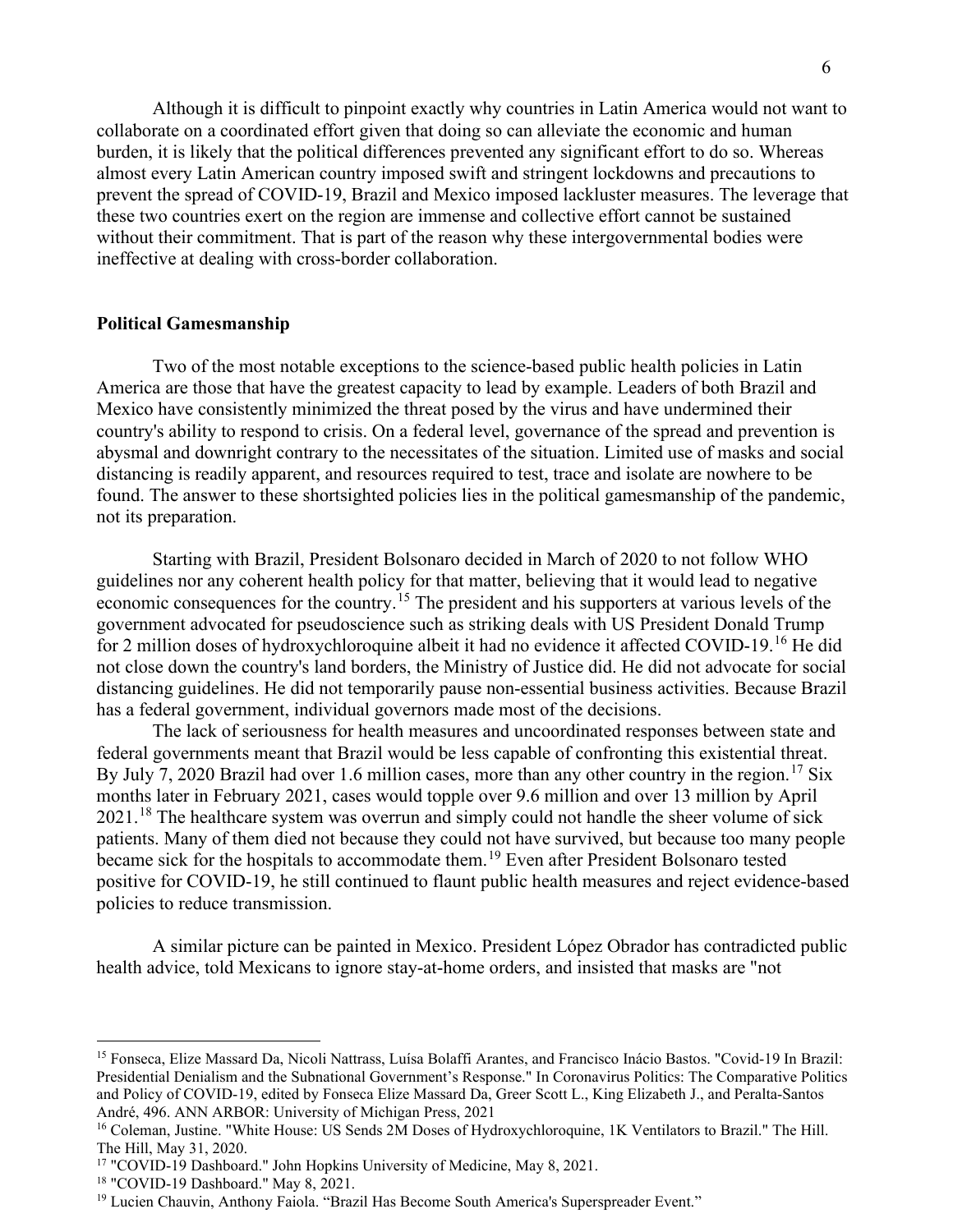essential."[20](#page-6-0) He has tried to hide the true number of COVID-19 deaths and fudged figures to avoid lockdown rules.<sup>[21](#page-6-1)</sup> He has also been a leading source of misinformation and has consistently painted a rosy picture even when WHO experts warn of rapid community spread if more actions are not taken. When Europe faced a resurgence of COVID-19 in December of 2020, López Obrador called the new restrictions "authoritarian" and vowed to avoid one in Mexico.<sup>[22](#page-6-2)</sup>

Although Mexico has not had the same number of confirmed cases per capita compared to Brazil, Argentina, Colombia or Peru, it possesses amongst the worst testing regimes in Latin America, skewing reliable data on the outbreak. Tests per 1,000 people stood at 33.8 as of February 1, 2021 - incredibly low compared to 421.1 in Chile and 905.6 in the US.[23](#page-6-3) Part of the reason relates back to Obrador's response, calling testing a "waste of resources."[24](#page-6-4) That is why, although cases seem lower than typical given its population, with over 2.5 million as of April, the healthcare system has been overrun like Brazil and people have been dying because hospitals have been overburdened by outbreaks. Among the most important resources, oxygen is almost impossible to receive outside hospitals and the insufficient quantity of it has contributed to many preventable deaths.

The effects of presidential denialism by President Bolsonaro and López Obrador have produced deadly consequences. There is no other person in either country that can affect public opinion and guidelines to the near extent that is demonstrated by their power or bully pulpit. The result is a deflection of responsibility to state governments and public health organizations in the hope that their policies can undo the lack of response on the federal level. However, this has produced an uncoordinated and inconsistent response to a virus that does not discriminate against sovereignty, state, or person.

#### **Inadequacies of Healthcare**

From the beginning of the pandemic, it was assumed that poor, underfunded and unstable countries would bear the brunt of the toll caused by an influx of cases. According to the 2019 Global Health Security Index, countries like Venezuela, Nicaragua, and Honduras ranked among the least prepared countries, whereas larger countries like Mexico and Brazil ranked among the top 30 best prepared countries because of their more advanced and better resourced healthcare system.<sup>[25](#page-6-5)</sup> Ironically enough, and to the point that accessible healthcare is not enough to mitigate the effects of a pandemic, the country that ranked best prepared for a pandemic, the US, has the most cases in the world at over 34 million as of May 7, 2021.<sup>[26](#page-6-6)</sup>

Unlike in the US or Europe, countries in Latin America that suffered from high rates of poverty, violence and instability did not face an initial surge of COVID-19 cases. Time and distance had granted them enough protection to effectively shut down public life and prevent rapid community transmission. Although testing regimes remained scarce and counts presumably underestimated, much of the outbreak in Latin America was focused on regional epicenters such as in Ecuador, Brazil, Chile and Peru where they had a better infrastructure to deal with outbreaks. That remained the case until a surge of cases near the end of 2020, possibly fueled by a new Brazilian variant, pushed many countries to the edge.

Health disparities were put on full display when the healthcare capacity simply could not

- <span id="page-6-3"></span><span id="page-6-2"></span><sup>23</sup> Gonzalez, Elizabeth, Chase Harrison, Katie Hopkins, Paola Nagovitch, Holly K Sonneland, Carin Zissis, and Luisa Horwitz. "The Coronavirus in Latin America." AS/COA, February 10, 2021.
- <span id="page-6-6"></span><span id="page-6-5"></span><span id="page-6-4"></span><sup>24</sup> Vivanco, José Miguel. "Will López Obrador continue playing with Mexicans' health?" Univision. February 2, 2021.<br><sup>25</sup> Fonseca. Elize Massard Da. Nicoli Nattrass. Luísa Bolaffi Arantes. and Francisco Inácio Bastos. "Cov Presidential Denialism and the Subnational Government's Response." 494.

<span id="page-6-0"></span><sup>&</sup>lt;sup>20</sup> Vivanco, José Miguel. "Will López Obrador continue playing with Mexicans' health?" Univision. February 2, 2021.

<span id="page-6-1"></span><sup>&</sup>lt;sup>21</sup> Vivanco, José Miguel. "Will López Obrador continue playing with Mexicans' health?" Univision, February 2, 2021.<br><sup>22</sup> "Mexican President Slams European Coronavirus Lockdown Measures." Reuters. Reuters, October 28, 2020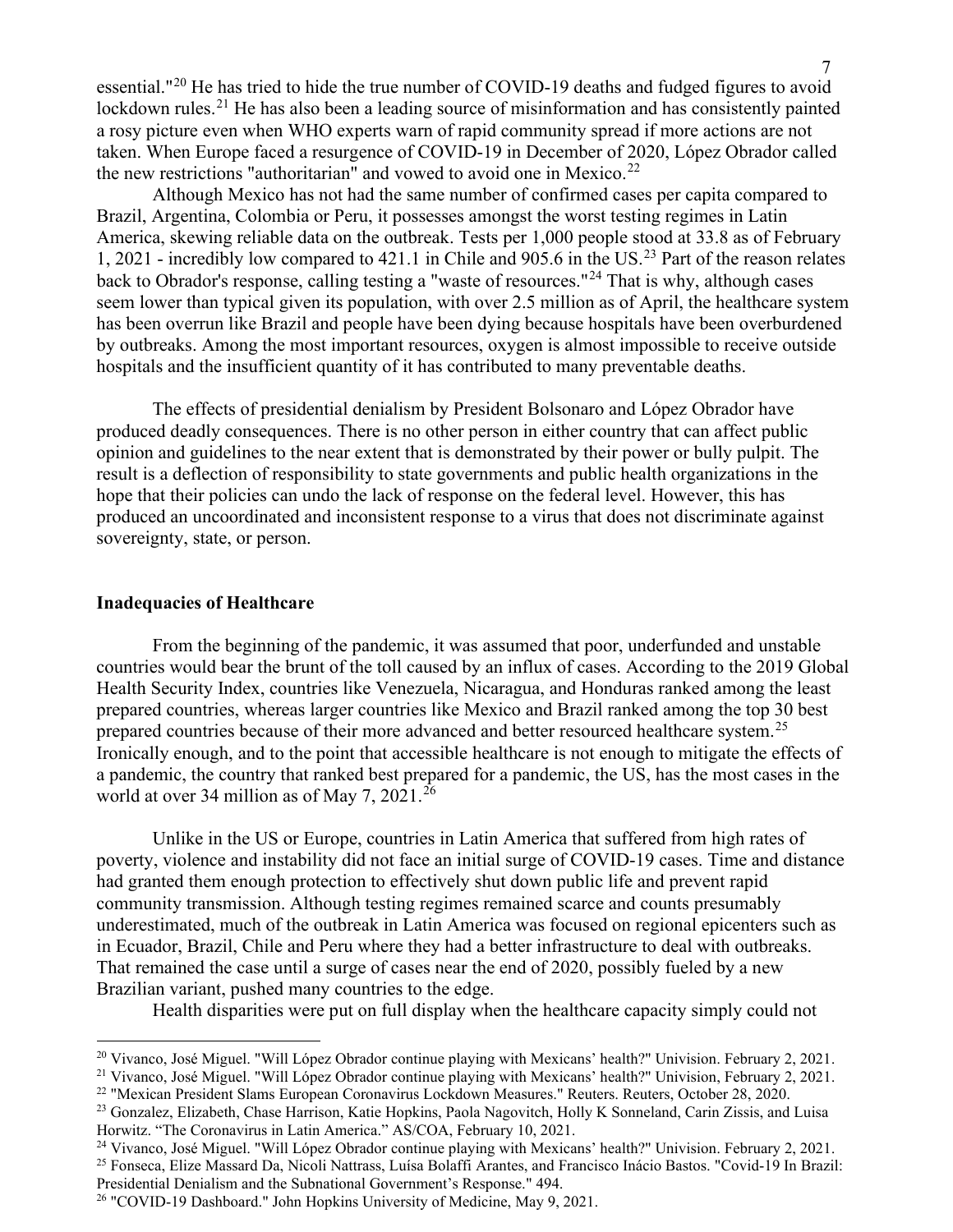handle its load. At the peak of infections in Caracas, Venezuela, every bed in the capitol was occupied.[27](#page-7-0) Even if individuals were in a hospital, they often had to supply their own resources or incur exuberantly high fees to purchase masks, gloves, and miscellaneous equipment.<sup>[28](#page-7-1)</sup> Most notably, hospitals did not have enough oxygen and if patients could not pay for the care, they could suffocate to death. Unfortunately, and due to the ill-prepared nature of the healthcare system of these countries, many of them died from preventable deaths in a way that much of the developed world avoided those problems when faced with the same surge.

While it was expected that countries like Venezuela, Guatemala, or Nicaragua would have great difficulty in handling a virus when much of their efforts appeared beyond the control of their capabilities, that was not the case with wealthier countries like Brazil or Uruguay. Brazil has one of the largest public health systems in the world and has successfully responded to epidemics such as HIV/AIDS, hepatitis C, and H1N1 influenza.<sup>[29](#page-7-2)</sup> Likewise, Uruguay was championed as an early success story in the pandemic and managed to keep transmission to a minimum. Despite the better pre-existing healthcare industry, the same identical problems in Venezuela would run parallel to the situation in both of these countries: high ICU capacity, depleted medications and supplies, deficient contact tracing.[30](#page-7-3) Much of it causing the same excess and preventable deaths seen in poorer countries.

Latin Americas way out of the pandemic, through the inoculation of millions with a highly effective vaccine, appears to have optimistic momentum but justified concern about the ability of each respective government to properly distribute the vaccine. South American countries that include Argentina, Brazil, Chile, Mexico and Peru have secured over 286 million doses of the vaccine through agreements with pharmaceutical companies, much of it boosted by their participation in advanced clinical trials of the vaccines.<sup>[31](#page-7-4)</sup> In the rest of Latin America, 22 countries will obtain millions of effective doses through the COVAX Facility, an initiative sponsored by the Coalition for Epidemic Preparedness Innovations (CEPI), Gavi, and the WHO.<sup>[32](#page-7-5)</sup>

That said, Latin America's vaccination rate is much lower than that of other developed nations such as the US, outside of a couple prominent exceptions in Chile and Uruguay where 73.81 and  $46.11$  doses per 100 people have been administered as of April 26, 2021.<sup>[33](#page-7-6)</sup> In places like Honduras and Venezuela, less than 1 dose has been administered for 100 people - a grave reality of the disparities between the developed and developing world. If Latin America is to emerge from the pandemic without significant community transmission, it must overcome the same sorts of factors that weaken its response to managing the virus, from the lack of contact tracing to inadequate deployment of healthcare resources. The longer this takes, the greater the possibility that more variants may threaten the effectiveness of the vaccines and cause more outbreaks.

#### **Conclusion**

COVID-19 has devastated Latin America in ways that few would have predicted before the beginning of the 2020s. Many had hoped that years of conflict, civil unrest and poverty would be reduced, and that economic growth would propel its way to prosperity and compete with developed

<span id="page-7-0"></span><sup>27</sup> Herrero, Ana Vanessa, Anthony Faiola. "In the Venezuelan 'Workers' Paradise,' Very Different Pandemics for the Haves and Have-Nots." The Washington Post. WP Company, April 24, 2021.

<span id="page-7-1"></span><sup>28</sup> Herrero, Ana Vanessa, Anthony Faiola. "In the Venezuelan 'Workers' Paradise,' Very Different Pandemics for the Haves and Have-Nots." The Washington Post. WP Company, April 24, 2021.<br><sup>29</sup> Fonseca, Elize Massard Da, Nicoli Nattrass, Luísa Bolaffi Arantes, and Francisco Inácio Bastos. "Covid-19 In Brazil:

<span id="page-7-2"></span>Presidential Denialism and the Subnational Government's Response." 494.

<span id="page-7-3"></span><sup>30</sup> Herrero, Ana Vanessa, Anthony Faiola. "In the Venezuelan 'Workers' Paradise,' Very Different Pandemics for the Haves and Have-Nots." The Washington Post. WP Company, April 24, 2021. 31 Zhang, Pepe. Report. Atlantic Council, 2020.

<span id="page-7-6"></span><span id="page-7-5"></span><span id="page-7-4"></span> $32$  Zhang, Pepe. Report. Atlantic Council, 2020.<br> $33$  "Vaccine Tracker." John Hopkins University of Medicine. May 10, 2021.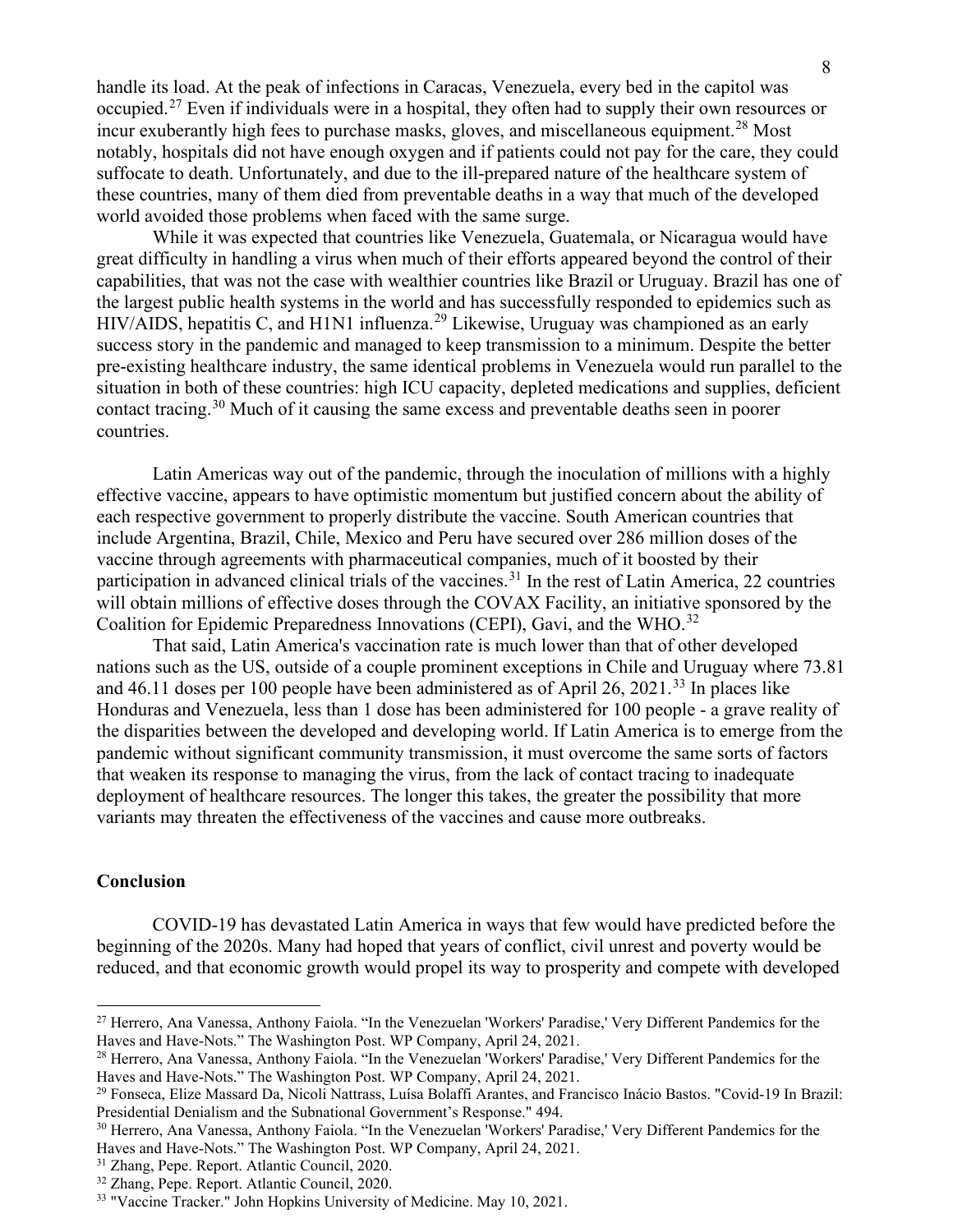countries. Instead, Latin America has dealt with a pandemic that has reimagined every aspect of life from business closures to isolation to healthcare. Since its first case on February 26, 2020, over 20% of global cases and 28% of global deaths have occurred in Latin America, while many economies have contracted by 5-10% in 2020. This paper set out to examine three political and economic factors that could help explain this disparity: the ineffectual role of intergovernmental bodies, political gamesmanship, and the inadequacies of the healthcare system in Latin America. While estimates of each factor remain unknown on how much they contributed to the proliferation of the virus and a greater share of deaths, each resulted in a further breakdown of a fragmented system intended to prevent and control the spread of COVID-19. For Latin America to overcome the pandemic, it must learn from the mistakes of its past and work collectively to vaccinate everyone because a threat to one country can pose an existential threat to another.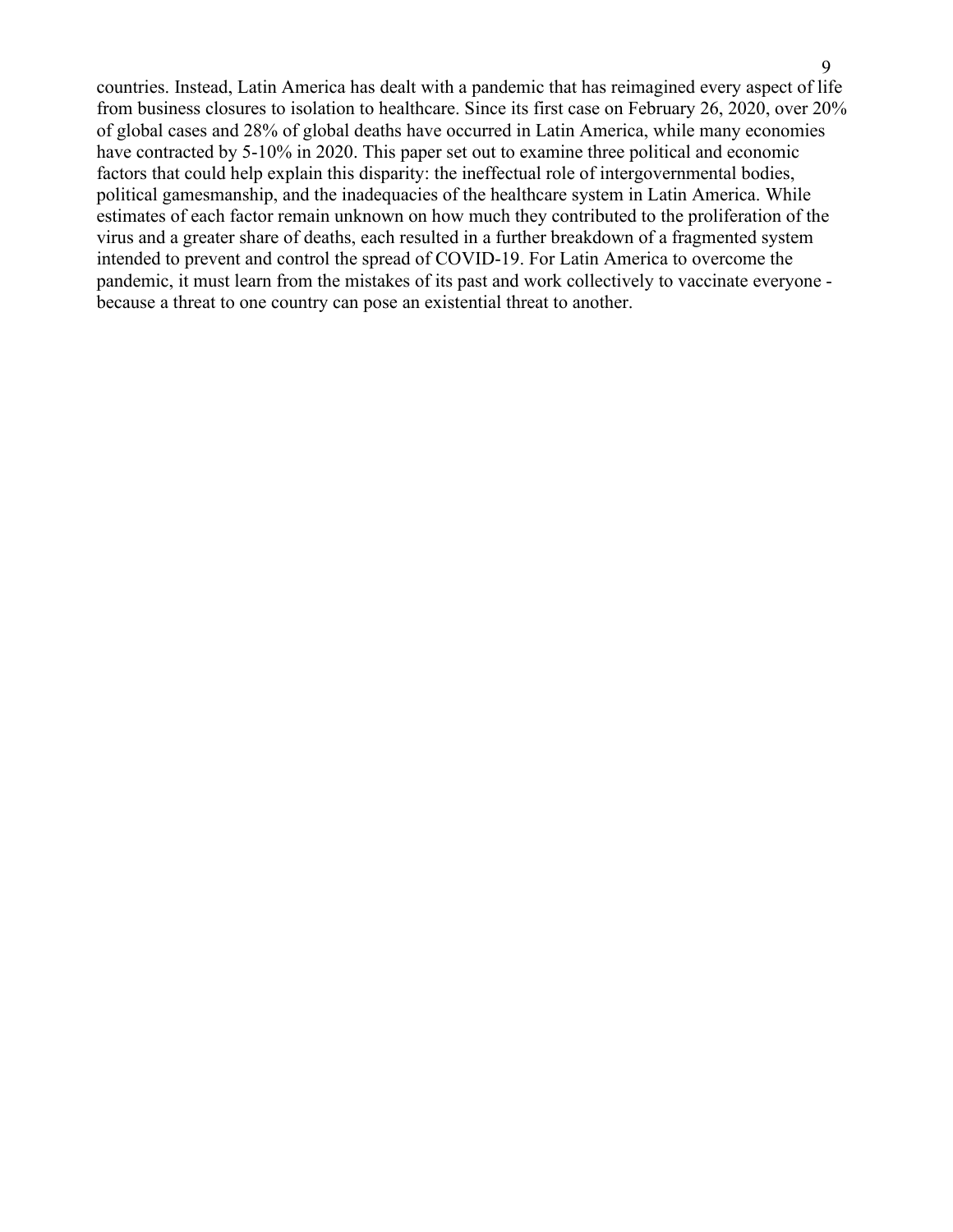## **Bibliography**

- Cannon, Barry. "COVID-19 in Latin America: Uneven Responses, Uneven Impacts, Shared Challenges." In COVID-19 in the Global South: Impacts and Responses, edited by Carmody Pádraig, McCann Gerard, Colleran Clodagh, and O'Halloran Ciara, by Cannon Ciarán, 105- 14. Bristol: Bristol University Press, 2020. Accessed April 25, 2021.
- Chauvin, Lucien, Anthony Faiola. "Brazil Has Become South America's Superspreader Event." The Washington Post. WP Company, April 6, 2021. https://www.washingtonpost.com/world/2021/04/05/brazil-variant-coronavirus-southamerica/.
- Coleman, Justine. "White House: US Sends 2M Doses of Hydroxychloroquine, 1K Ventilators to Brazil." The Hill. The Hill, May 31, 2020. Accessed May 7, 2021. https://thehill.com/policy/international/500371-white-house-us-sends-2m-doses-ofhydroxychloroquine-1k-ventilators-to
- Cottani, Joaquín. "The Effects of Covid-19 on Latin America's Economy." The Effects of Covid-19 on Latin America's Economy | Center for Strategic and International Studies, November 18, 2020. https://www.csis.org/analysis/effects-covid-19-latin-americas-economy.
- "COVID-19 Dashboard." John Hopkins University of Medicine. Accessed May 7, 2021. https://coronavirus.jhu.edu/map.html
- "COVID-19 Observatory." University of Miami. Accessed May 7, 2021. http://observcovid.miami.edu/
- Herrero, Ana Vanessa, Anthony Faiola. "In the Venezuelan 'Workers' Paradise,' Very Different Pandemics for the Haves and Have-Nots." The Washington Post. WP Company, April 24, 2021. https://www.washingtonpost.com/world/2021/04/25/coronavirus-venezuela-socialistlatin-america-inequality/.
- Esteves, Paulo. Report. South African Institute of International Affairs, 2020. Accessed April 25, 2021. http://www.jstor.org/stable/resrep29594.
- Fonseca, Elize Massard Da, Nicoli Nattrass, Luísa Bolaffi Arantes, and Francisco Inácio Bastos. "COVID-19 In Brazil: Presidential Denialism and the Subnational Government's Response." In Coronavirus Politics: The Comparative Politics and Policy of COVID-19, edited by Fonseca Elize Massard Da, Greer Scott L., King Elizabeth J., and Peralta-Santos André, 494-510. ANN ARBOR: University of Michigan Press, 2021. Accessed April 25, 2021. http://www.jstor.org/stable/10.3998/mpub.11927713.29.
- Gonzalez, Elizabeth, Chase Harrison, Katie Hopkins, Paola Nagovitch, Holly K Sonneland, Carin Zissis, and Luisa Horwitz. "The Coronavirus in Latin America." AS/COA, February 10, 2021. https://www.as-coa.org/articles/coronavirus-latin-america
- Kurmanaev, Anatoly. "Latin America Is Facing a 'Decline of Democracy' Under the Pandemic." The New York Times. The New York Times, July 29, 2020. https://www.nytimes.com/2020/07/29/world/americas/latin-america-democracypandemic.html.